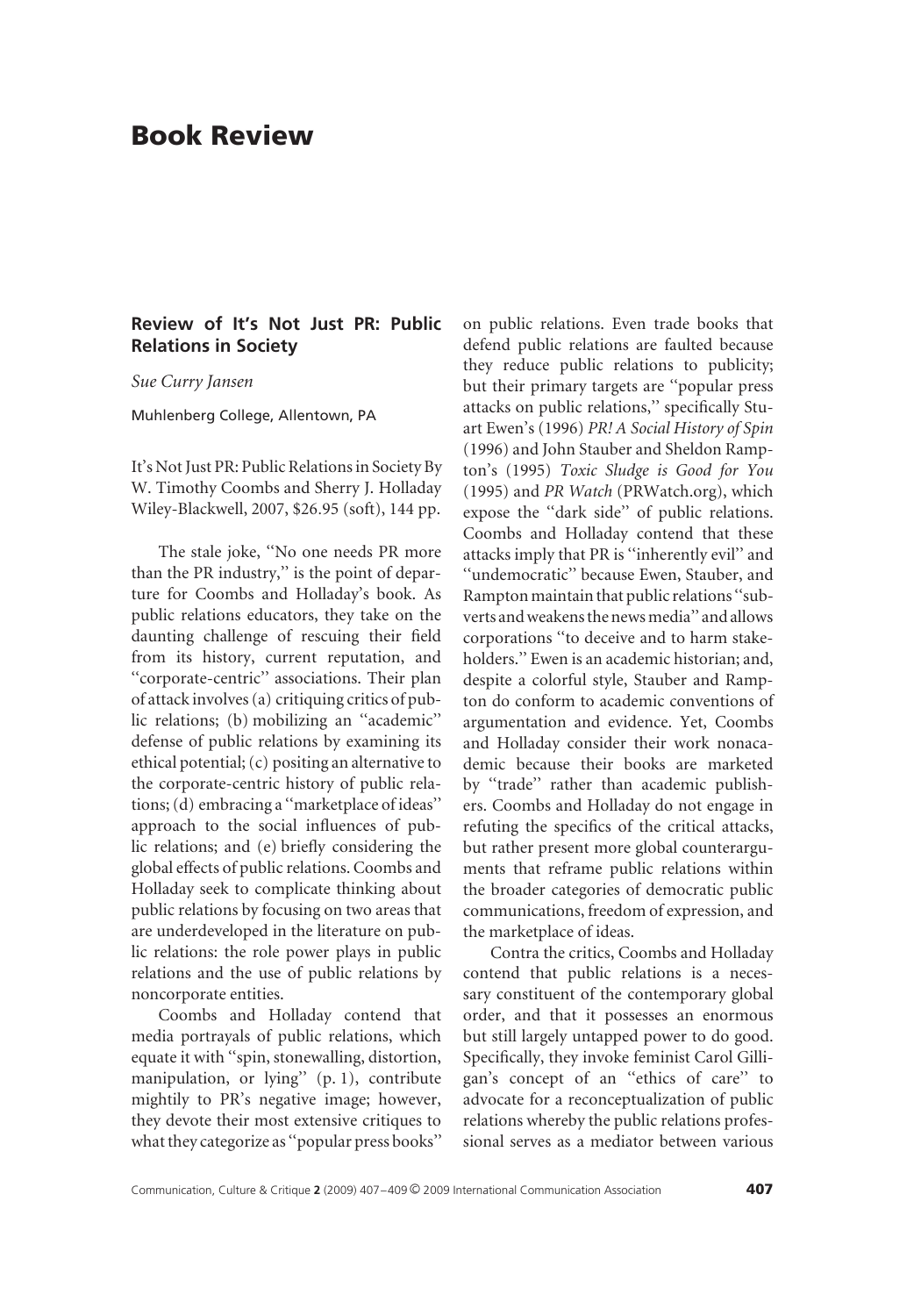''stakeholders'' in public issues. Coombs and Holladay emphasize the importance of the roles of listening and dialog in this mediating process, and even reference Habermas' ideal speech situation as providing a model that public relations professionals should emulate when hearing stakeholders' claims. They contend that the PR professionals should serve as advocates for the public interest—that they should act as the consciences of organizations—and that they can thereby make positive contributions to society.

The authors do, however, admit the limits of the PR professionals' influence in organizations. Ethically responsible advice is not likely to be heeded unless it advances, or at least does not adversely affect, the organization's bottom line. That is, PR can only do good when doing good is profitable; or in the case of nonprofit organizations, when it enhances an organization's profile in the eyes of prospective donors. Profitability may, however, be calculated indirectly. It may, for example, consist in averting the costs that overt conflict would incur, or contribute to the reservoir of social capital within a social network that an organization can draw upon in the future. The authors argue that there may be stronger external incentives for organizations to exercise social responsibility today because Internet activism makes it increasingly difficult for organizations to conceal their dirty laundry. Nevertheless, Coombs and Holladay acknowledge that ''the greatest problem for public relations is the issue of power,'' which ''public relations has skated round with the skill of a professional dancer.'' To speak truth to power is not exercising an ethics of care if doing so is an empty ritual.

Extending the ethics of care to public relations is an innovative stretch. Debate within the academic literature on liberal social justice theory has concluded that the assumptions of the ethics of care and capitalism are mutually exclusive (Cohen, 1986). Historically, the role of PR has been to serve as a ''fixer'' for capitalism. Edward Bernays (1928) referred to it, without apologies, as propaganda.

In constructing their alternative history of public relations, however, Coombs and Holladay skate past the canons of historiography with abandon. Standard histories of the early 20th century view the development of public relations as a reaction against socialist, social gospel, and populist criticisms of capitalism that gained broad currency through muckraking journalism and books (Raucher, 1968; Tedlow, 1979; Wiebe, 1962). By ignoring chronology, eschewing corporate-centric interpretations, and conflating public relations and public communication, Coombs and Holladay claim muckrakers were the '''original' public relations practitioners of the 20th century.'' That is, muckrakers pioneered the use of mass media to advance a cause, an approach that corporations would further develop. Coombs and Holladay maintain that ''In reality, social activists were practicing public relations before large corporations existed.'' Upton Sinclair and Ida Tarbell are not only subsumed under this definition of noncorporate-centric PR, but also the abolitions, the suffragettes, leaders of the temperance movement, as well as more recent social change advocates including Saul Alinsky, Greenpeace, and Internet activists. Indeed, Carrie Nation is described as practicing ''guerrilla PR.'' Who, the reviewer must ask, is dancing round the issue of power here? Ends as well as means matter.

Coombs and Holladay invoke the metaphor of the marketplace of ideas to support their contention that public relations is a prosocial force because it contributes to discourse on public issues. They do not unpack the marketplace metaphor or address claims that neoliberalism is privatizing the marketplace of ideas (McChesney & Nichols, 2002) or that corporations now have the power to exercise market censorship over mainstream media. They do, however, cite historical examples that show that society does change (slavery was abolished, women vote); and they see Internet activism as a kind of equalizing force in struggles for social change because it allows social activists, with modest